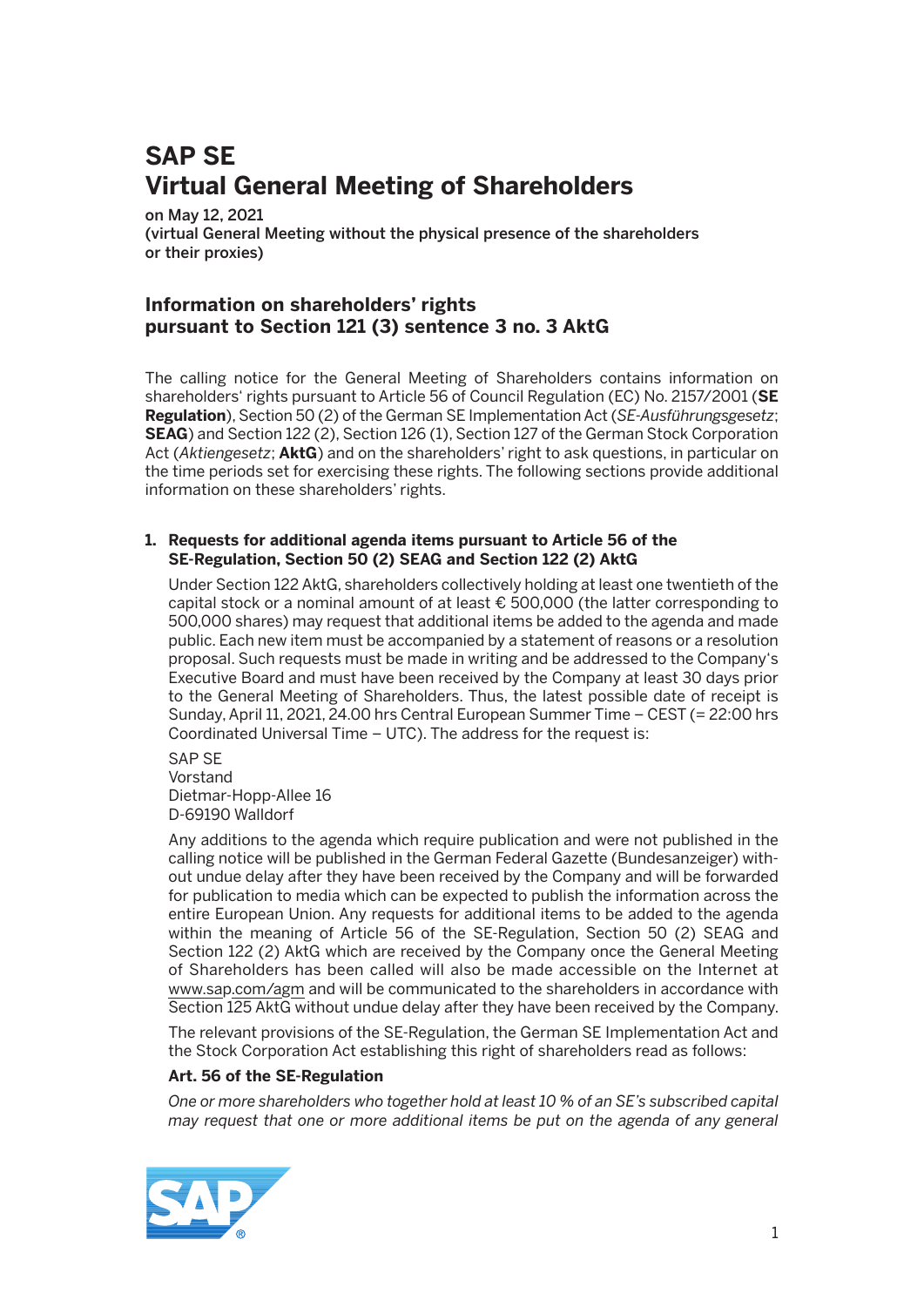*meeting. The procedures and time limits applicable to such requests shall be laid down by the national law of the Member State in which the SE's registered office is situated or, failing that, by the SE's statutes. The above proportion may be reduced by the statutes or by the law of the Member State in which the SE's registered office is situated under the same conditions as are applicable to public limited-liability companies.*

### **Section 50 SEAG Convening and adding items to the agenda upon minority request**

- *(1) One or more shareholders holding at least 5 % of the registered share capital may request that a general meeting be convened and the agenda therefor be drawn up pursuant to Article 55 of the Regulation.*
- *(2) One or more shareholders holding at least 5 % of the registered share capital or a nominal amount of at least 500 000 Euro may request that one or more additional items be put on the agenda of any general meeting.*

### **Section 122 AktG Calling upon minority request (extract)**

- *(1) A general meeting of shareholders shall be called if shareholders collectively holding at least one twentieth of the capital stock submit a written request for such meeting to be called, stating the purpose and reasons of such meeting; such request shall be directed to the executive board. The articles of incorporation may provide that the right to call a general meeting of shareholders shall require another form or the holding of a lower portion of the capital stock. Persons submitting a request must prove that they have held the shares for at least 90 days before the date the request is received and that they hold the shares until the executive board decides on the request. Section 121 (7) shall be applied accordingly.*
- *(2) In the same manner, shareholders collectively holding at least one twentieth of the capital stock or a nominal amount of at least € 500,000 may request that additional items be added to the agenda and made public. Each new item must be accompanied by a statement of reasons or a resolution proposal. The request within the meaning of sentence 1 must be received by the company at least 24 days, or in the case of listed companies at least 30 days, prior to the date of the meeting; the day of receipt shall not be included in calculating this period.*

### **Section 121 AktG General (extract)**

*(7) For periods and deadlines counted backwards from the date of the meeting, the day of the meeting shall not be included in the calculation. Any move from a Sunday, Saturday or public holiday to a preceding or subsequent business day shall not be possible. Sections 187 to 193 of the German Civil Code (BGB) shall not be applied accordingly. In the case of non-listed companies, the articles of association may determine a different calculation of the period.* 

### **2. Countermotions and nominations pursuant to Section 126 (1) and Section 127 AktG**

 Shareholders may send the Company motions and election proposals relating to items on the agenda in accordance with Section 126 AktG and Section 127 AktG.

 Such countermotions and nominations will be made available by the Company at the internet address www.sap.com/agm, including the name of the shareholder, the reasons, which are not required for nominations, and any statement by the management and in case of election proposals the information pursuant to Section 127 sentence 4 AktG, if received by the end (i.e. 24.00 hrs CEST (= 22.00 hrs UTC)) of April 27, 2021, at the address:

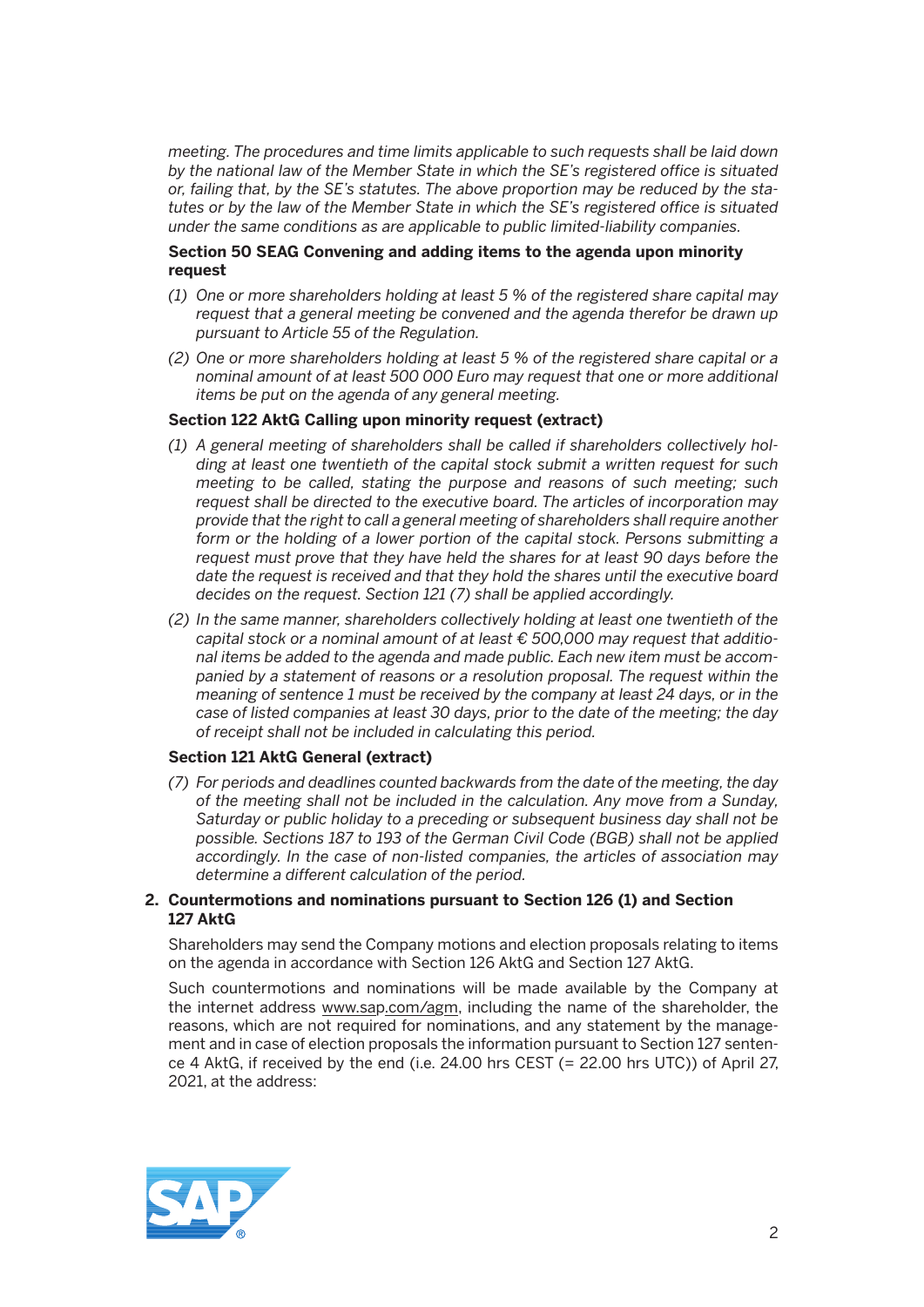SAP SE Investor Relations Dietmar-Hopp-Allee 16 D-69190 Walldorf

 Fax: +49 (0) 62 27/7 - 4 08 05

E-mail: investor@sap.com

 and the other requirements in accordance with Section 126 AktG and Section 127 AktG are met.

 In addition to submission in good time at the above address which is stated in the calling notice for this purpose, it is a requirement for the obligation to make available countermotions within the meaning of Section 126 AktG, but not nominations within the meaning of Section 127 AktG, that not only the countermotion as such but also the related statement of reasons is received in good time at the above address.

 Even where the requirements set out above are met, there is no obligation to make countermotions and nominations available if the criteria defined in Section 126 (2) AktG are fulfilled, and in the case of nominations additionally if Section 127 sentence 3 AktG applies.

 Shareholder motions and election proposals which are to be made accessible pursuant to Section 126 AktG or Section 127 AktG are deemed to have been made at the General Meeting of Shareholders pursuant to Article 2 Section 1 (2) sentence 3 of the Act to Mitigate the Consequences of the COVID-19 Pandemic in Civil, Bankruptcy and Criminal Procedure Law (*Gesetz zur Abmilderung der Folgen der COVID-19-Pandemie im Zivil-, Insolvenz- und Strafverfahrensrecht*; **COVID-19 Act**), extended and last amended by Article 11 of the Act on the Further Shortening of the Residual Debt Relief Procedure and on the Adjustment of Pandemic-Related Provisions in Company, Cooperative, Association and Foundation Law and in Tenancy and Lease Law (*Gesetz zur weiteren Verkürzung des Restschuldbefreiungsverfahrens und zur Anpassung pandemiebedingter Vorschriften im Gesellschafts-, Genossenschafts-, Vereins- und Stiftungsrecht sowie im Miet- und Pachtrecht*) of December 22, 2020, BGBl. I 2020 p. 3328, if the shareholder making the motion or submitting the election proposal is duly authorized and properly submitted their application for the General Meeting of Shareholders.

 The relevant provisions of the Stock Corporation Act, which also stipulate the conditions under which countermotions and nominations need not be made available, and the relevant provisions of the COVID-19 Act are as follows:

### **Section 126 Motions by shareholders**

- *(1) Motions put forward by shareholders, including the name of the shareholder concerned, the statement of reasons and a statement, if any, by the management, shall be made accessible to the entitled persons named in Section 125 (1) to (3) subject*  to the conditions stipulated therein if, at least 14 days prior to date of the general *meeting of shareholders, the shareholder submits a counter-motion, together with a statement of reasons, regarding a proposal by the executive board and supervisory board on any specific item on the agenda to the company at the address stated*  for this purpose in the calling notice. The day of receipt shall not be included in *calculating this period. In the case of listed companies, access shall be provided via the company's website. Section 125 (3) shall apply accordingly.*
- *(2) A counter-motion and the related statement of reasons are not required to be made accessible* 
	- *1. if the executive board would render itself liable to prosecution by providing such access,*

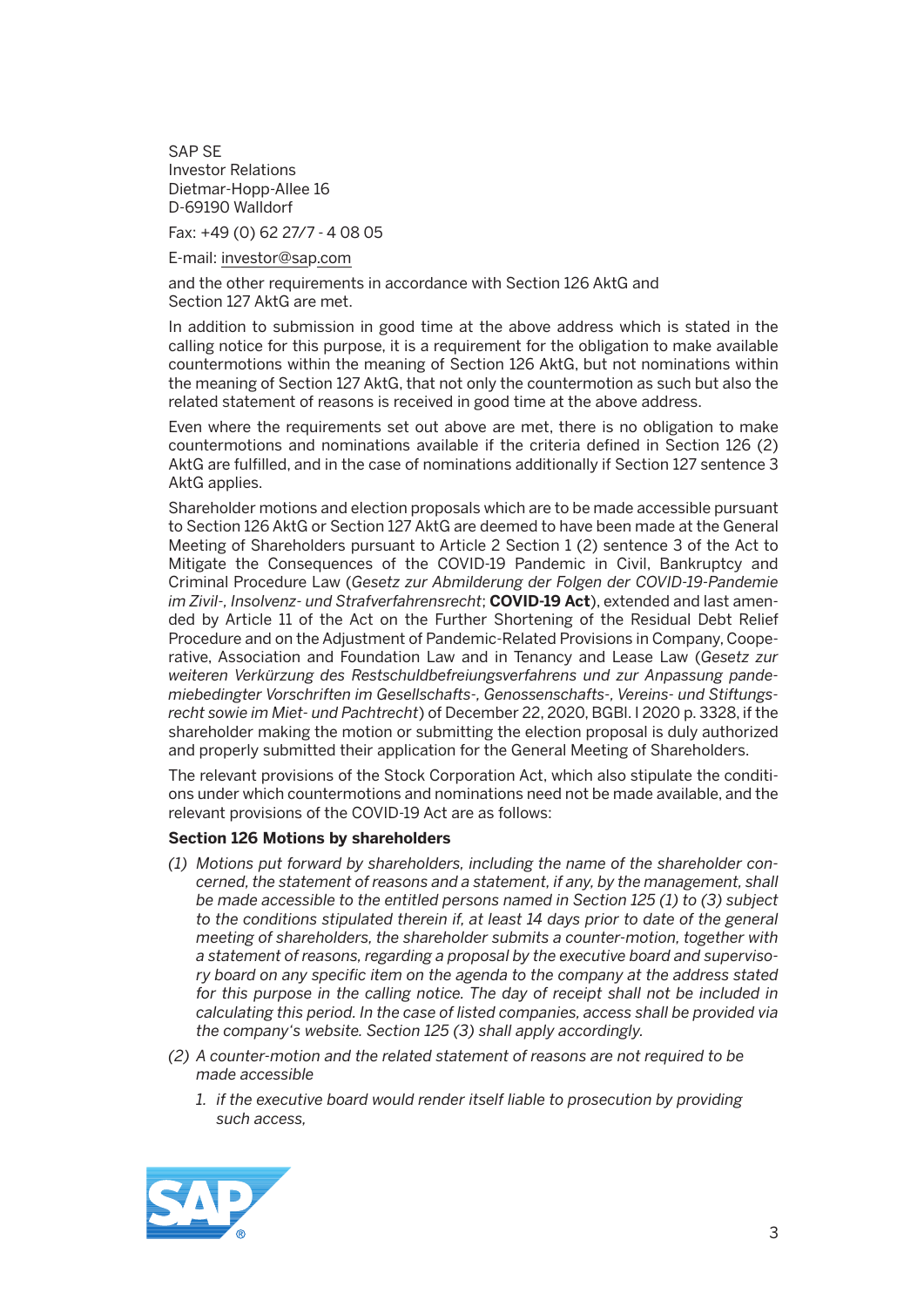- *2. if the counter-motion would result in a resolution by the general meeting of shareholders which is unlawful or in breach of the articles of incorporation,*
- *3. if the statement of reasons is manifestly incorrect or misleading in material aspects or if it is offensive,*
- *4. if a counter-motion by the shareholder based on the same subject matter has already been made accessible pursuant to Section 125 in connection with a general meeting of shareholders of the company,*
- *5. if the same counter-motion of the shareholder with essentially the same stated reasons was made accessible pursuant to Section 125 in the last five years in the context of at least two general meetings of shareholders of the company and less than one-twentieth of the capital stock represented voted for it at the general meeting of shareholders,*
- *6. if the shareholder indicates that he will neither attend the general meeting of shareholders nor arrange for a representative to attend on his behalf, or*
- *7. if the shareholder failed to file or cause to be filed on his behalf a counter-motion communicated by him in the past two years at two general meetings of shareholders.*

 *The statement of reasons is not required to be made accessible if it is longer than 5,000 characters in total.* 

*(3) If several shareholders file a counter-motion regarding the same subject matter proposed for resolution, the executive board may combine the counter-motions and their statements of reasons.* 

#### **Section 127 Nominations by shareholders**

 *Section 126 shall apply mutatis mutandis to nominations put forward by shareholders for the election of supervisory board members or auditors. No reasons need to be stated for nominations. The executive board is not obligated to make the nomination accessible if the nomination does not contain the information pursuant to Section 124 (3) sentence 4 and Section 125 (1) sentence 5. The executive board shall add the*  following information to nominations put forward by shareholders for the election of *supervisory board members of listed companies which are subject to the German Co-Determination Act (Mitbestimmungsgesetz), the German Coal and Steel Co-Determination Act (Montan-Mitbestimmungsgesetz) or the German Co-Determination Supplementary Act (Mitbestimmungsergänzungsgesetz):* 

- *1. Indication of the requirements pursuant to section 96 (2),*
- *2. Statement whether any objection was raised against joint compliance (Gesamterfüllung) pursuant to section 96 (2) sentence 3, and*
- *3. Statement of the minimum numbers of seats on the supervisory board to be held by women and men, respectively, in order to fulfill the minimum share requirement (Mindestanteilsgebot) pursuant to section 96 (2)) sentence 1.*

#### **Section 124 Publication of supplementary requests; resolution proposals (extract: sentence 4)**

 *(3) (...) The proposal for the election of supervisory board members or auditors shall state the name, occupation held and place of residence. (...)*